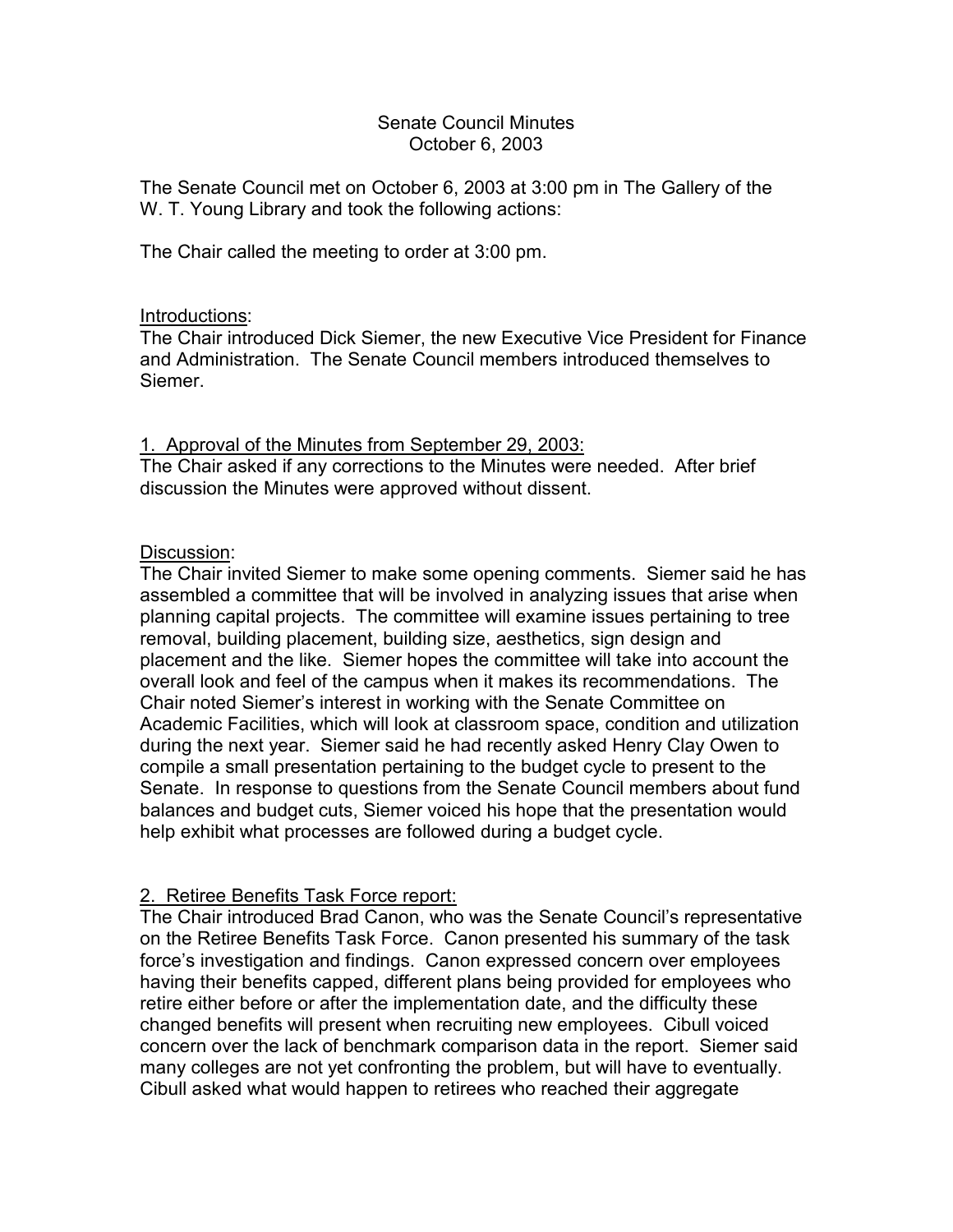spending limit. Canon replied they would no longer have coverage. Cibull noted the departure of good faculty would likely occur from such a change in benefits. The Chair asked Saunier to comment on the retirement situation for LCC employees in the event of LCC's separation from the University. Saunier said that when the other community colleges separated from UK in 1997, their LCC employees had would have the choice of remaining in the UK benefits structure or taking KCTCS benefits instead, so LCC employees might have the same choice if LCC became part of KCTCS.

The Chair asked Canon what step was next in the process. Canon said the various recommendations would be presented to Siemer, Provost Nietzel and President Todd who would reject, modify or accept the recommendations. They would then bring the matter to the Senate sometime this fall. Siemer said the appropriate body to receive the report is the Employee Benefits Committee since they have authority within the Administrative Regulations to review such issues and make recommendations to the President. Canon suggested the issue be heard by both the University Senate and the Staff Senate before a final decision is reached. Siemer agreed. The Senate Council members expressed concern regarding short amortization rates, lack of benchmarking, and being among the first Universities to address this issue.

The Chair said the matter would now go to the Employee Benefits Committee. He will send a letter to both the chair and the Senate's representative on that committee. Siemer said he will ask the Committee to discuss the issue but to refrain from making a decision until both senates have discussed it. It will be discussed at the November Senate meeting. The Chair will ask Joey Payne, Chair of the Retiree Benefits Task Force, for a copy of the full report so the Senators can review it on-line prior to the November meeting.

The Chair noted Siemer's interest in working with the Institutional Finance and Resource Allocation Committee and thanked Canon and Siemer for their time and information.

### Other Business:

The Chair asked the Senate Council members how they would like to organize this year's annual Board and Senate holiday party. The Senate Council members suggested scaling back the amount of food purchased this year. Debski and Cibull felt it was appropriate to invite the Staff Senate to join the festivities this year. Jones said he would work with the Trustees to try to encourage their attendance. Edgerton suggested picking a more convenient location. The Chair suggested having the party on the eighteenth floor of Patterson Office Tower. Ms. Scott will investigate the various options.

The Chair informed the Senate Council of the pending review of the Graduate Certificate in Women's Studies. The Chair asked the Senate Council members if